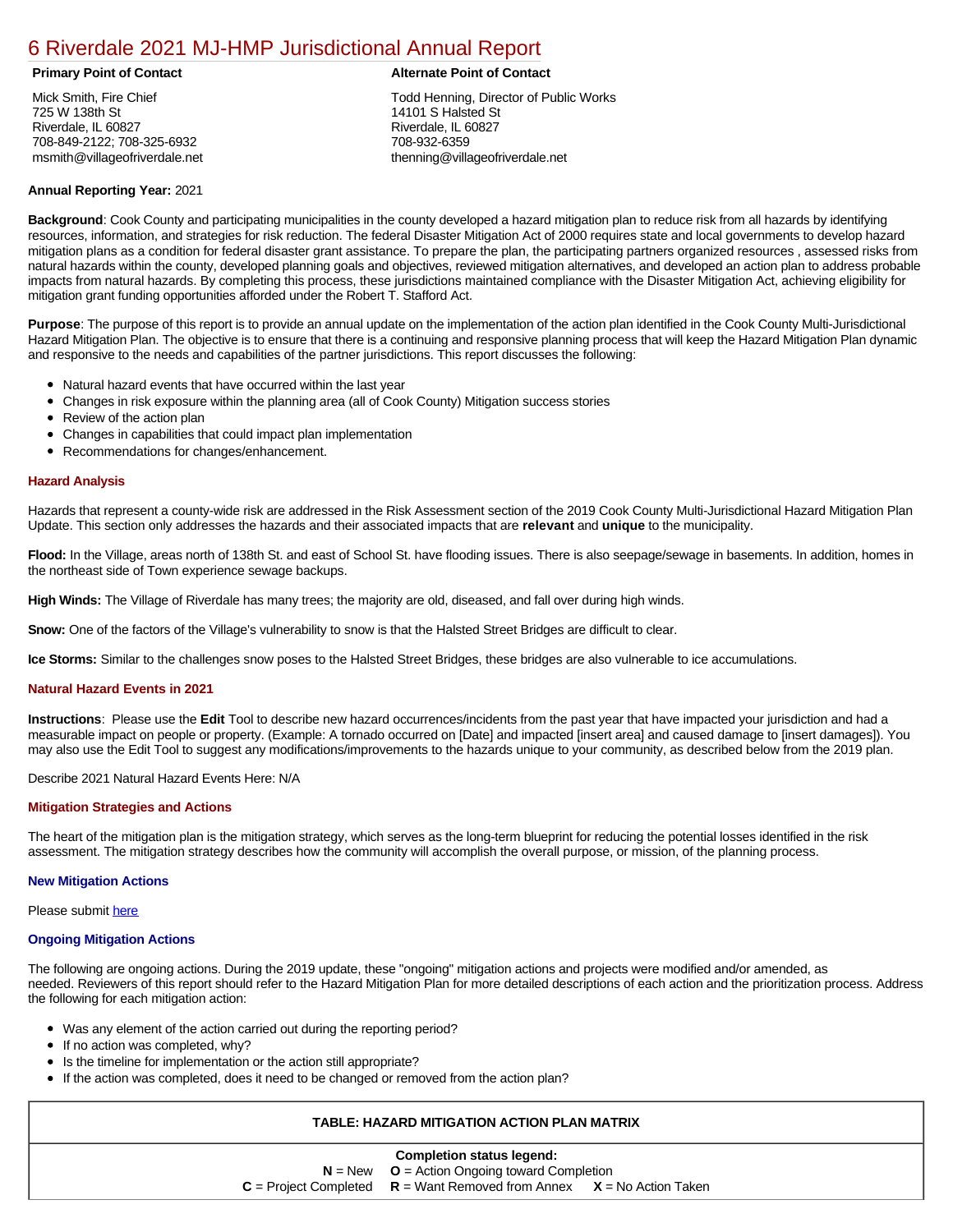| 2021 Status                                                                                                                                                   | 2020 Status    | 2019 Status                                                | <b>Hazards</b><br><b>Mitigated</b>                                                         | <b>Objectives</b><br>Met        | <b>Lead Agencies</b>                                                                                                               | <b>Estimated</b><br>Cost | Sources of<br><b>Funding</b>                                       | <b>Timeline/Projected</b><br><b>Completion Date</b><br>(a)                                                                                                |
|---------------------------------------------------------------------------------------------------------------------------------------------------------------|----------------|------------------------------------------------------------|--------------------------------------------------------------------------------------------|---------------------------------|------------------------------------------------------------------------------------------------------------------------------------|--------------------------|--------------------------------------------------------------------|-----------------------------------------------------------------------------------------------------------------------------------------------------------|
| <b>Action R2.1</b> —Northeast sewer separation project.                                                                                                       |                |                                                            |                                                                                            |                                 |                                                                                                                                    |                          |                                                                    |                                                                                                                                                           |
| <b>Status Description:</b>                                                                                                                                    |                |                                                            |                                                                                            |                                 |                                                                                                                                    |                          |                                                                    |                                                                                                                                                           |
| Ongoing                                                                                                                                                       |                | Ongoing                                                    | Flooding                                                                                   | 1, 3, 4, 5, 6, 8,<br>10, 12, 13 | <b>Public Works</b>                                                                                                                | High                     | Grant                                                              | <b>Short Term</b>                                                                                                                                         |
|                                                                                                                                                               |                |                                                            | Action R2.2-Replacement of roof over the Michigan Ave. pumping station                     |                                 |                                                                                                                                    |                          |                                                                    |                                                                                                                                                           |
| <b>Status Description:</b>                                                                                                                                    |                |                                                            |                                                                                            |                                 |                                                                                                                                    |                          |                                                                    |                                                                                                                                                           |
| Complete                                                                                                                                                      | $\blacksquare$ | Completed                                                  | Severe<br>Weather                                                                          | 1, 2, 7                         | <b>Public Works</b>                                                                                                                | High                     | Grant                                                              | Completed                                                                                                                                                 |
|                                                                                                                                                               |                | Action R2.3-Retrofit above ground water storage tank       |                                                                                            |                                 |                                                                                                                                    |                          |                                                                    |                                                                                                                                                           |
| <b>Status Description:</b>                                                                                                                                    |                |                                                            |                                                                                            |                                 |                                                                                                                                    |                          |                                                                    |                                                                                                                                                           |
| Ongoing                                                                                                                                                       |                | Ongoing                                                    | Earthquake,<br>Severe<br>Weather,<br>Tornado                                               | 1, 2, 7                         | <b>Public Works</b>                                                                                                                | High                     | Grant                                                              | Short Term                                                                                                                                                |
| <b>Action R2.4</b> —Additional weather alert siren                                                                                                            |                |                                                            |                                                                                            |                                 |                                                                                                                                    |                          |                                                                    |                                                                                                                                                           |
| <b>Status Description:</b>                                                                                                                                    |                |                                                            |                                                                                            |                                 |                                                                                                                                    |                          |                                                                    |                                                                                                                                                           |
| Ongoing                                                                                                                                                       |                | Ongoing                                                    | All                                                                                        | 1, 8, 12                        | Police Dept.                                                                                                                       | High                     | Grant                                                              | Short term                                                                                                                                                |
|                                                                                                                                                               |                |                                                            |                                                                                            |                                 | Action R2.5—Consider participation in incentive-based programs such as CRS, Tree City, and StormReady.                             |                          |                                                                    |                                                                                                                                                           |
| <b>Status Description:</b>                                                                                                                                    |                |                                                            |                                                                                            |                                 |                                                                                                                                    |                          |                                                                    |                                                                                                                                                           |
| Ongoing                                                                                                                                                       |                | Ongoing                                                    | Flood, Severe<br>Weather,<br>Severe Winter<br>Weather,<br>Tornado                          | 3, 4, 5, 6, 7, 9,<br>10, 11, 13 | Village                                                                                                                            | Low                      | <b>General Fund</b>                                                | Long-term                                                                                                                                                 |
|                                                                                                                                                               |                |                                                            | Action R2.6—Staff training on disaster response and post damage assessments.               |                                 |                                                                                                                                    |                          |                                                                    |                                                                                                                                                           |
| <b>Status Description:</b>                                                                                                                                    |                |                                                            |                                                                                            |                                 |                                                                                                                                    |                          |                                                                    |                                                                                                                                                           |
| Ongoing                                                                                                                                                       |                | Ongoing                                                    | All                                                                                        | 1, 4, 6, 8, 10                  | All Departments                                                                                                                    | Medium                   | General<br>Revenue                                                 | Short Term                                                                                                                                                |
|                                                                                                                                                               |                | priority to properties with exposure to repetitive losses. |                                                                                            |                                 |                                                                                                                                    |                          |                                                                    | Action R2.7-Where appropriate, support retrofitting, purchase, or relocation of structures in hazard-prone areas to prevent future structure damage. Give |
| <b>Status Description:</b>                                                                                                                                    |                |                                                            |                                                                                            |                                 |                                                                                                                                    |                          |                                                                    |                                                                                                                                                           |
| Ongoing                                                                                                                                                       |                | Ongoing                                                    | Αll                                                                                        | 7, 13                           | Village                                                                                                                            | High                     | <b>FEMA Hazard</b><br>Mitigation<br>Grants                         | Long-term<br>(depending on<br>funding)                                                                                                                    |
|                                                                                                                                                               |                |                                                            | Action R2.8-Continue to support the countywide actions identified in this plan.            |                                 |                                                                                                                                    |                          |                                                                    |                                                                                                                                                           |
| <b>Status Description:</b>                                                                                                                                    |                |                                                            |                                                                                            |                                 |                                                                                                                                    |                          |                                                                    |                                                                                                                                                           |
| Ongoing                                                                                                                                                       |                | Ongoing                                                    | All                                                                                        | All                             | Village                                                                                                                            | Low                      | <b>General Fund</b>                                                | Short- and long-term                                                                                                                                      |
|                                                                                                                                                               |                |                                                            | Action R2.9—Actively participate in the plan maintenance strategy identified in this plan. |                                 |                                                                                                                                    |                          |                                                                    |                                                                                                                                                           |
| <b>Status Description:</b>                                                                                                                                    |                |                                                            |                                                                                            |                                 |                                                                                                                                    |                          |                                                                    |                                                                                                                                                           |
| Ongoing                                                                                                                                                       |                | Ongoing                                                    | All                                                                                        | 3, 4, 6                         | DHSEM, Village                                                                                                                     | Low                      | <b>General Fund</b>                                                | Short-term                                                                                                                                                |
| Action R2.10—Maintain good standing under the National Flood Insurance Program by implementing programs that meet or exceed the minimum NFIP<br>requirements. |                |                                                            |                                                                                            |                                 |                                                                                                                                    |                          |                                                                    |                                                                                                                                                           |
| <b>Status Description:</b>                                                                                                                                    |                |                                                            |                                                                                            |                                 |                                                                                                                                    |                          |                                                                    |                                                                                                                                                           |
| Ongoing                                                                                                                                                       |                | Ongoing                                                    | Flooding                                                                                   | 4, 6, 9                         | Building and<br>Zoning                                                                                                             | Low                      | General Fund                                                       | Short-term and<br>ongoing                                                                                                                                 |
| Action R2.11—Where feasible, implement a program to record high water marks following high-water events.                                                      |                |                                                            |                                                                                            |                                 |                                                                                                                                    |                          |                                                                    |                                                                                                                                                           |
| <b>Status Description:</b>                                                                                                                                    |                |                                                            |                                                                                            |                                 |                                                                                                                                    |                          |                                                                    |                                                                                                                                                           |
| Removed                                                                                                                                                       |                | Removed                                                    | Flooding,<br>Severe<br>Weather                                                             | 3, 6, 9                         | Village                                                                                                                            | Medium                   | General Fund:<br><b>FEMA Grant</b><br>Funds (Public<br>Assistance) | Removed                                                                                                                                                   |
|                                                                                                                                                               |                |                                                            |                                                                                            |                                 | Action R2.12—Integrate the hazard mitigation plan into other plans, programs, or resources that dictate land use or redevelopment. |                          |                                                                    |                                                                                                                                                           |